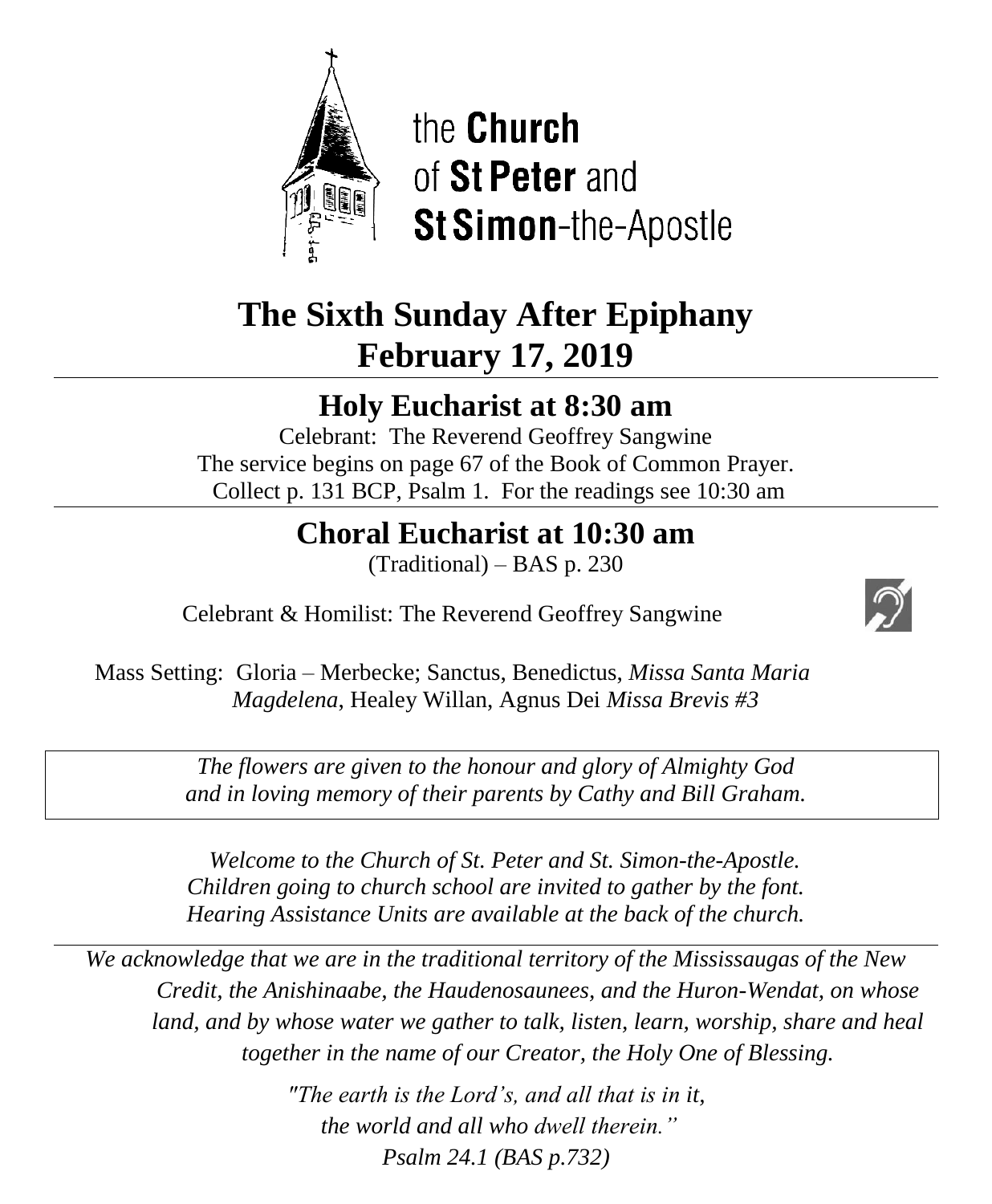| Celebrant                 | The grace of our Lord Jesus Christ, and the love of God,<br>and the fellowship of the Holy Spirit, be with you all.                                                                                                                                                                                                                                                                                                                                                                            |  |  |
|---------------------------|------------------------------------------------------------------------------------------------------------------------------------------------------------------------------------------------------------------------------------------------------------------------------------------------------------------------------------------------------------------------------------------------------------------------------------------------------------------------------------------------|--|--|
| All                       | And with thy spirit.                                                                                                                                                                                                                                                                                                                                                                                                                                                                           |  |  |
| Celebrant<br>All          | Almighty God,<br>unto whom all hearts be open, all desires known,                                                                                                                                                                                                                                                                                                                                                                                                                              |  |  |
|                           | and from whom no secrets are hid:<br>cleanse the thoughts of our hearts by the inspiration of thy Holy Spirit,<br>that we may perfectly love thee, and worthily magnify thy holy name;<br>through Christ our Lord. Amen.                                                                                                                                                                                                                                                                       |  |  |
| Celebrant                 | Our Lord Jesus Christ said: hear, O Israel, the Lord our God is one Lord;<br>and thou shalt love the Lord thy God with all thy heart,<br>and with all thy soul, and with all thy mind, and with all thy strength.<br>This is the first and great commandment.                                                                                                                                                                                                                                  |  |  |
| All                       | And the second is like unto it: thou shalt love thy neighbour as thyself.<br>On these two commandments hang all the law and the prophets.<br>Lord have mercy upon us, and write both these thy laws<br>CP 677<br>in our hearts, we beseech thee.                                                                                                                                                                                                                                               |  |  |
| Gloria                    | CP 679<br><b>MERBECKE</b>                                                                                                                                                                                                                                                                                                                                                                                                                                                                      |  |  |
| Celebrant                 | Glory be to God on high,                                                                                                                                                                                                                                                                                                                                                                                                                                                                       |  |  |
| <b>Collect of the Day</b> |                                                                                                                                                                                                                                                                                                                                                                                                                                                                                                |  |  |
|                           | <b>Proclamation of the Word</b>                                                                                                                                                                                                                                                                                                                                                                                                                                                                |  |  |
|                           | <b>Old Testament Lesson</b> Jeremiah 17.5-10<br>Read by Ted Robinson                                                                                                                                                                                                                                                                                                                                                                                                                           |  |  |
| Reader                    | The Old Testament Lesson is written in the $17th$ chapter of the book of Jeremiah,<br>beginning at the $5th$ verse.                                                                                                                                                                                                                                                                                                                                                                            |  |  |
|                           | Thus says the Lord: Cursed are those who trust in mere mortals and make mere flesh their<br>strength, whose hearts turn away from the Lord. They shall be like a shrub in the desert, and<br>shall not see when relief comes. They shall live in the parched places of the wilderness, in an<br>uninhabited salt land. Blessed are those who trust in the Lord, whose trust is the Lord. They<br>shall be like a tree planted by water, sending out its roots by the stream. It shall not fear |  |  |

**Hymn 420** *Praise the Lord, Ye Heavens Adore Him* **REX GLORIAE** 

when heat comes, and its leaves shall stay green; in the year of drought it is not anxious, and it does not cease to bear fruit. The heart is devious above all else; it is perverse – who can understand it? I the Lord test the mind and search the heart, to give to all according to their ways, according to the fruit of their doings.

**Gathering of the Community**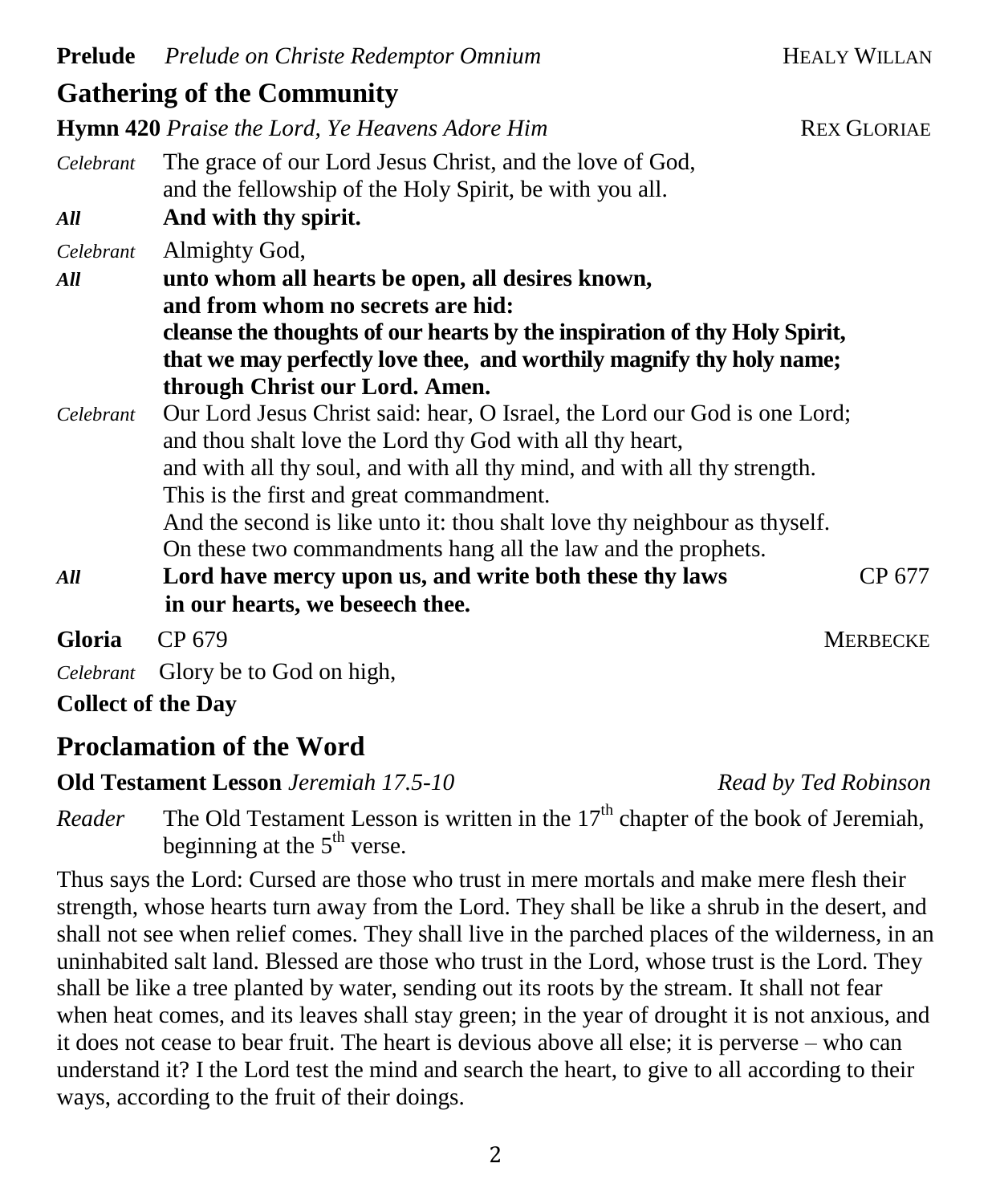*Reader* The word of the Lord. *All* **Thanks be to God.**



 $<sup>1</sup>$  Blessed are they that have not walked in the counsel of the ungodly,</sup> nor stood in the ˈ way of ˈ sinners, \* and hath not ˈ sat ⋅ in the ˈ seat of ⋅ the ˈ scornful.

<sup>2</sup> But his delight is in the  $\vert$  law of  $\cdot$  the  $\vert$  Lord;

\* and in his law doth he ˈ medi-tate ˈ day and ˈ night.

 $3$  And he shall be like a tree  $\prime$  planted  $\cdot$  by the  $\prime$  water-side,

 $*$  that bringeth  $'$  forth his  $'$  fruit in  $\cdot$  due  $'$  season,

<sup>4</sup> Whose leaf also doth not wither;

\* and look, whatsoever he ˈ doeth, ˈ it shall ˈ prosper.

 $<sup>5</sup>$  As for the ungodly, it is not  $\prime$  so with  $\prime$  them;</sup>

\* but they are like the chaff, which the wind scattereth

a ˈ way ⋅ from the ˈ face of ⋅ the ˈ earth.

 $6$ Therefore the ungodly shall not be able to 'stand in  $\cdot$  the 'judgement,

\* neither the sinners in the congre ˈ gation ˈ of the ˈ righteous.

 $7$  For the Lord knoweth the 'way of  $\cdot$  the 'righteous;

 $*$  but the  $'$  way of  $\cdot$  the un  $'$  godly  $\cdot$  shall  $'$  perish.

**Epistle** *I Corinthians 15.12-20 Read by Isabelle Robinson*

*Reader* The Epistle is written in the 15<sup>th</sup> chapter of the first Letter of Paul to the Corinthians beginning at the  $12<sup>th</sup>$  verse.

Now if Christ is proclaimed as raised from the dead, how can some of you say there is no resurrection of the dead? If there is no resurrection of the dead, then Christ has not been raised; and if Christ has not been raised, then our proclamation has been in vain and your faith has been in vain. We are even found to be misrepresenting God, because we testified of God that he raised Christ – whom he did not raise if it is true that the dead are not raised. For if the dead are not raised, then Christ has not been raised. If Christ has not been raised, your faith is futile and you are still in your sins. Then those also who have died in Christ have perished. If for this life only we have hoped in Christ, we are of all people most to be pitied. But in fact Christ has been raised from the dead, the first fruits of those who have died.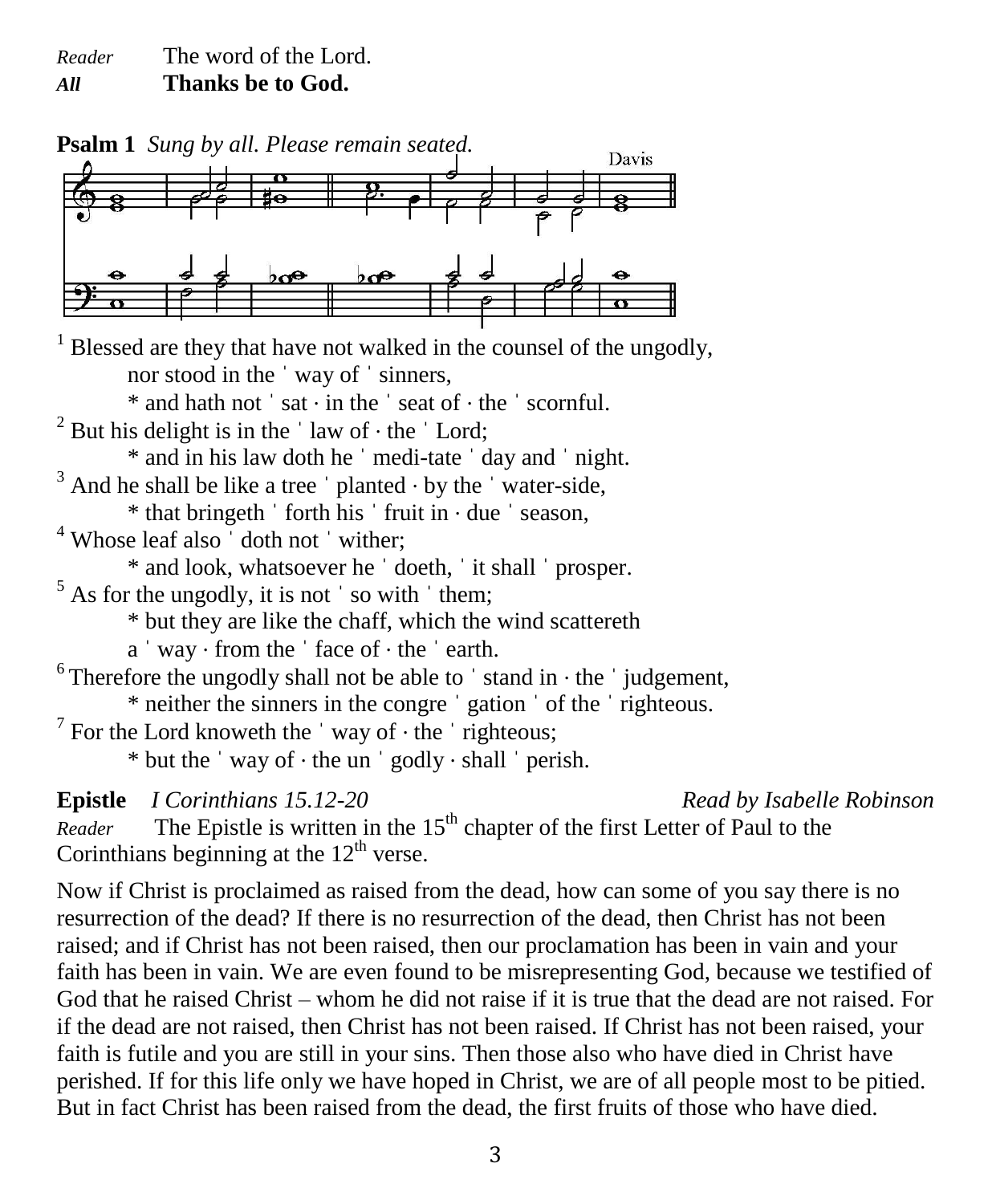*Reader* The word of the Lord.

*All* **Thanks be to God.**

| Gradual Hymn 493 Blessed Are the Persecuted |  |
|---------------------------------------------|--|
| (verse 2 men, verse 3 women)                |  |

**Gospel** *Luke 6.17-26*

*Gospeller* The Lord be with you.

## *All* **And with thy spirit.**

Gospeller The Holy Gospel is written in the 6<sup>th</sup> chapter of the Gospel according to St. Luke beginning at the  $17<sup>th</sup>$  verse.

## *All* **Glory be to thee, O Lord.**

Jesus came down with them and stood on a level place, with a great crowd of his disciples and a great multitude of people from all Judea, Jerusalem, and the coast of Tyre and Sidon. They had come to hear him and to be healed of their diseases; and those who were troubled with unclean spirits were cured. And all in the crowd were trying to touch him, for power came out from him and healed all of them. Then he looked up at his disciples and said: "Blessed are you who are poor, for yours is the kingdom of God. Blessed are you who are hungry now, for you will be filled. Blessed are you who weep now, for you will laugh. Blessed are you when people hate you, and when they exclude you, revile you, and defame you on account of the Son of Man. Rejoice in that day and leap for joy, for surely your reward is great in heaven; for that is what their ancestors did to the prophets. But woe to you who are rich, for you have received your consolation. Woe to you who are full now, for you will be hungry. Woe to you who are laughing now, for you will mourn and weep. Woe to you when all speak well of you, for that is what their ancestors did to the false prophets."

*Gospeller* The Gospel of Christ.

*All* **Praise be to thee, O Christ.**

## **Sermon**

## **Nicene Creed**

*Celebrant* I believe in one God,

*All* **the Father almighty, maker of heaven and earth, and of all things visible and invisible; and in one Lord Jesus Christ, the only-begotten Son of God, begotten of the Father before all worlds, God, of God; Light, of Light; very God, of very God; begotten, not made; being of one substance with the Father; through whom all things were made: who for us and for our salvation came down from heaven, and was incarnate by the Holy Ghost of the Virgin Mary, and was made man, and was crucified also for us under Pontius Pilate. He suffered and was buried, and the third day he rose again, according to the scriptures, and ascended into heaven, and sitteth on the right hand of the Father. And he shall come again with glory to judge both** 

4

 $T$ ONGA MELODY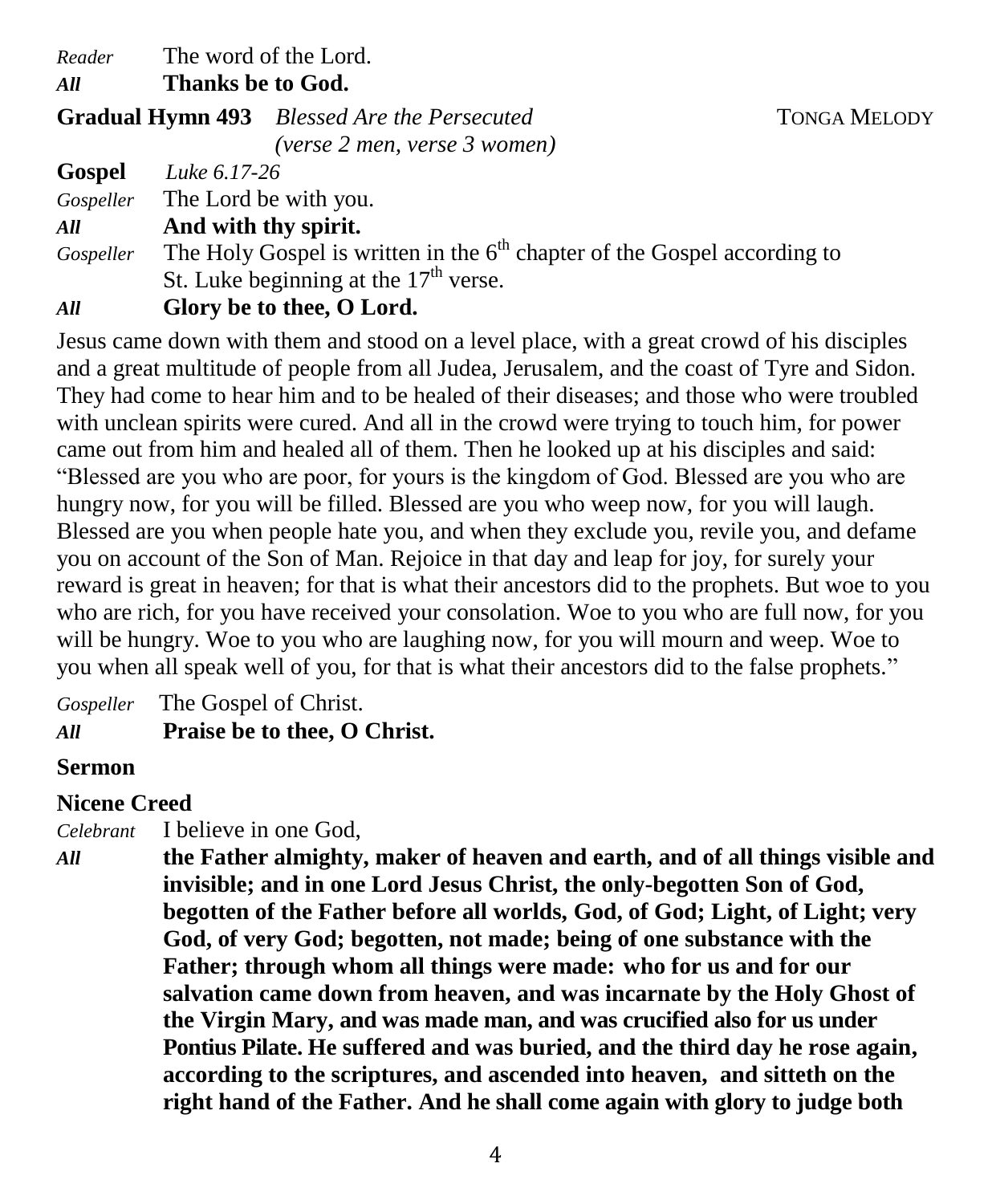**the quick and the dead: whose kingdom shall have no end. And I believe in the Holy Ghost, the Lord, the giver of life, who proceedeth from the Father and the Son, who with the Father and the Son together is worshipped and glorified, who spake by the prophets. And I believe one, holy, catholic, and apostolic Church. I acknowledge one baptism for the remission of sins. And I look for the resurrection of the dead, and the life of the world to come. Amen.**

**Prayers of the People** *Please kneel or stand, as able. Led by Ian Corlett Response* Lord, in your mercy… **Hear our prayer.**

**Invitation to Confession**

*Silence is kept. Please kneel, as able. Celebrant* Almighty God,

*All* **Father of our Lord Jesus Christ, maker of all things and judge of all people: we acknowledge and confess our manifold sins and wickedness, which we from time to time most grievously have committed, by thought, word and deed, against thy divine majesty. We do earnestly repent, and are heartily sorry for these our misdoings. Have mercy upon us, most merciful Father; for thy Son our Lord Jesus Christ's sake, forgive us all that is past; and grant that we may ever hereafter serve and please thee in newness of life, to the honour and glory of thy name; through Jesus Christ our Lord. Amen.**

*The Absolution is pronounced.*

#### **The Peace**

*Celebrant* The peace of the Lord be always with you.

### *All* **And with thy spirit.**

*We invite you to share a sign of peace with those near you – a handshake, slight bow or other form of greeting. Please respect the wishes of those who prefer not to shake hands.*

## **Offertory Hymn** *This Is My Father's World* **TERRA BEATA**

| 1. This is my Father's world,           | 2. This is my Father's world:          |
|-----------------------------------------|----------------------------------------|
| And to my listening ears                | The birds their carols raise,          |
| All nature sings, and round me rings    | The morning light, the lily white,     |
| The music of the spheres.               | Declare their Maker's praise.          |
| This is my Father's world:              | This is my Father's world:             |
| I rest me in the thought                | He shines in all that's fair;          |
| Of rocks and trees, of skies and seas-- | In the rustling grass I hear Him pass, |
| His hand the wonders wrought.           | He speaks to me everywhere.            |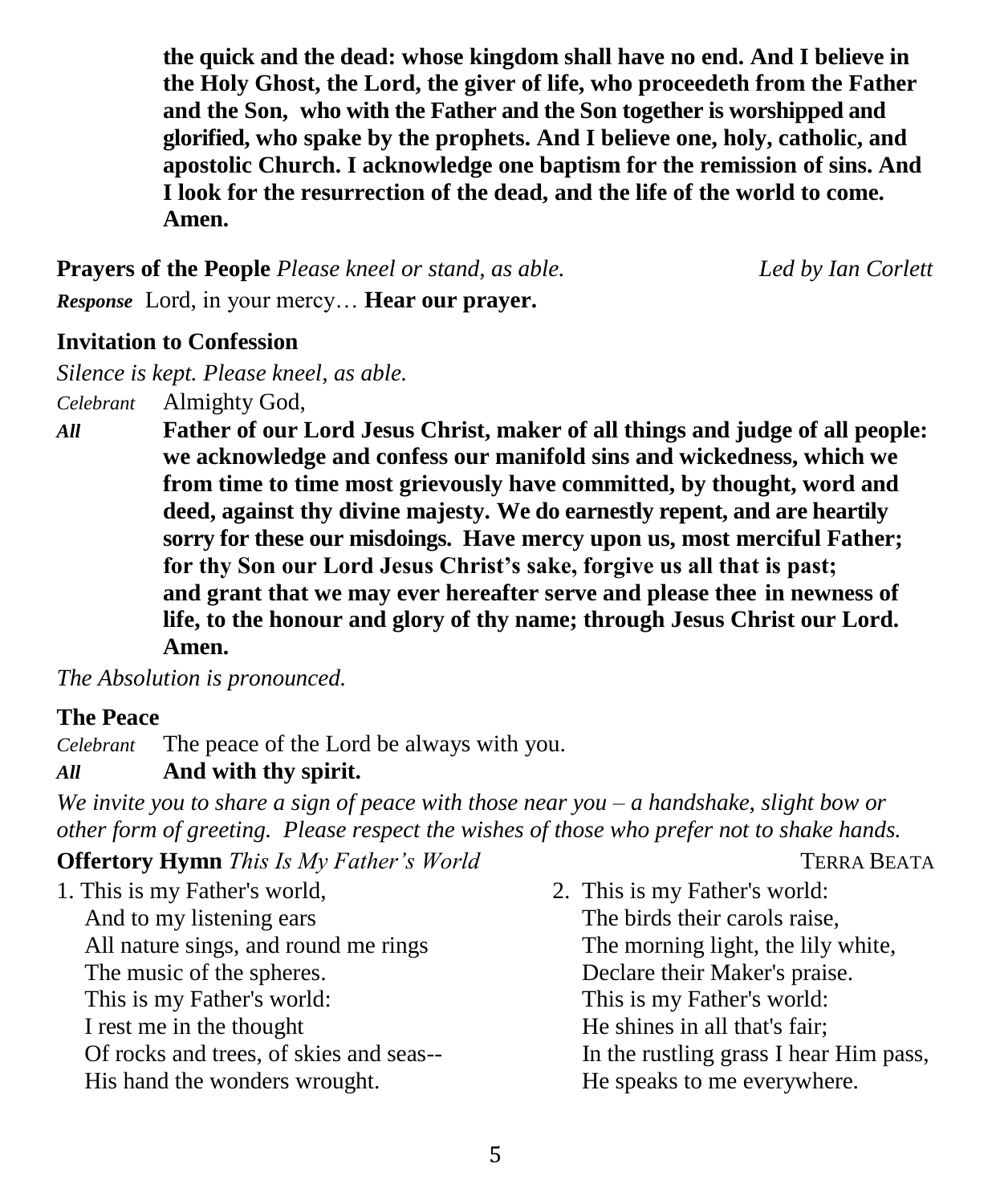3. This is my Father's world: O let me ne'er forget That though the wrong seems oft so strong, God is the Ruler yet. This is my Father's world: The battle is not done, Jesus, who died shall be satisfied And earth and heaven be one.

## **Celebration of the Eucharist**

## **Prayer over the Gifts**

*Celebrant* Eternal God, the strength of the weak and the comfort of sufferers, receive all we offer this day; turn our sickness into health and our sorrow into joy. We ask this in the name of Jesus Christ the Lord. **Amen.**

## **Great Thanksgiving**

*Celebrant* The Lord be with you.

*All* **And with thy spirit.** 

*Celebrant* Lift up your hearts.

*All* **We lift them up unto the Lord.**

*Celebrant* Let us give thanks unto our Lord God.

*People* **It is meet and right so to do.**

*The Celebrant continues with the preface, then all sing:*

*All* **Holy, holy, holy, Lord God of Hosts, heaven and earth are full of thy glory. Glory be to thee, O Lord most high.** 

## **Blessed is he that cometh in the name of the Lord: Hosanna in the highest.**

*Celebrant* Blessing and glory and thanksgiving be unto thee, almighty God, our heavenly Father, who of thy tender mercy didst give thine only Son Jesus Christ to take our nature upon him, and to suffer death upon the cross for our redemption; who made there, by his one oblation of himself once offered, a full, perfect, and sufficient sacrifice, oblation, and satisfaction, for the sins of the whole world; and did institute, and in his holy Gospel command us to continue, a perpetual memorial of that his precious death, until his coming again. Hear us, O merciful Father, we most humbly beseech thee; and grant that we receiving these thy creatures of bread and wine, according to thy Son our Saviour Jesus Christ's holy institution, in remembrance of his death and passion, may be partakers of his most blessed body and blood; who, in the same night that he was betrayed, took bread; and, when he had given thanks, he brake it; and gave it to his disciples, saying, "Take, eat; this is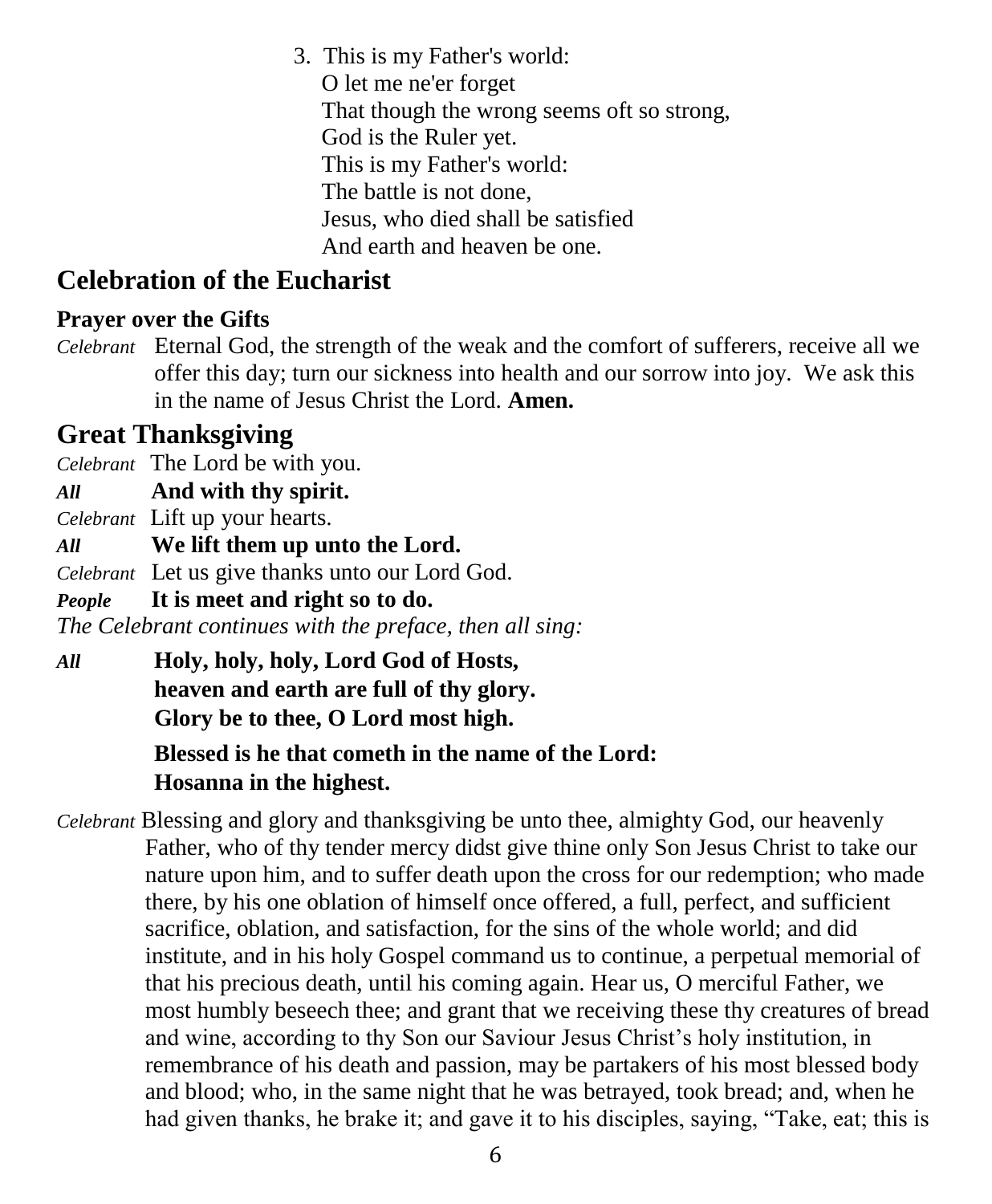my body which is given for you: Do this in remembrance of me." Likewise after supper he took the cup; and when he had given thanks, he gave it to them, saying, "Drink ye all, of this; for this is my blood of the new covenant, which is shed for you and for many for the remission of sins: Do this, as oft as ye shall drink it, in remembrance of me." Wherefore, O Father, Lord of heaven and earth, we thy humble servants, with all thy holy Church, remembering the precious death of thy beloved Son, his mighty resurrection, and glorious ascension, and looking for his coming again in glory, do make before thee, in this sacrament of the holy bread of eternal life and the cup of everlasting salvation, the memorial which he hath commanded: All We praise thee, we bless thee, we thank thee, and we pray to thee, Lord our God. Celebrant And we entirely desire thy fatherly goodness mercifully to accept this our sacrifice of praise and thanksgiving, most humbly beseeching thee to grant, that by the merits and death of thy Son Jesus Christ, and through faith in his blood, we and all thy whole Church may obtain remission of our sins, and all other benefits of his passion; And we pray that by the power of thy Holy Spirit, all we who are partakers of this holy communion may be fulfilled with thy grace and heavenly benediction; through Jesus Christ our Lord, by whom and with whom, in the unity of the Holy Spirit, all honour and glory be unto thee, O Father Almighty, world without end. **Amen.** 

## **Lord's Prayer** CP 684

**Breaking of the Bread**

*Celebrant* We break the bread of life,

and that life is the light of the world.

## *All* **God here among us, light in the midst of us, bring us to light and life.**

## **Agnus Dei**

*Choir* O Lamb of God, that takest away the sin of the world, have mercy upon us. O Lamb of God, that takest away the sin of the world, grant us thy peace.

## **Holy Communion**

*All baptized Christians are welcome to receive Communion. Please do not dip the consecrated bread into the wine - Drinking from the chalice is considered safe from the point of view of public health. You are also welcome to receive only the bread, if you prefer. Indicate this by holding your arms crossed over your chest as the chalice passes; this is also a way to receive a blessing rather than communion. Gluten-free communion wafers are available – please let the administering priest know.*

| <b>Hymn</b> Let Us Break Bread Together      | LET US BREAK BREAD TOGETHER                   |
|----------------------------------------------|-----------------------------------------------|
| 1. Let us break bread together on our knees, | <i>Refrain:</i> When I fall down on my knees, |
| let us break bread together on our knees.    | with my face to the rising sun,               |
|                                              | Oh, Lord, have mercy on me.                   |